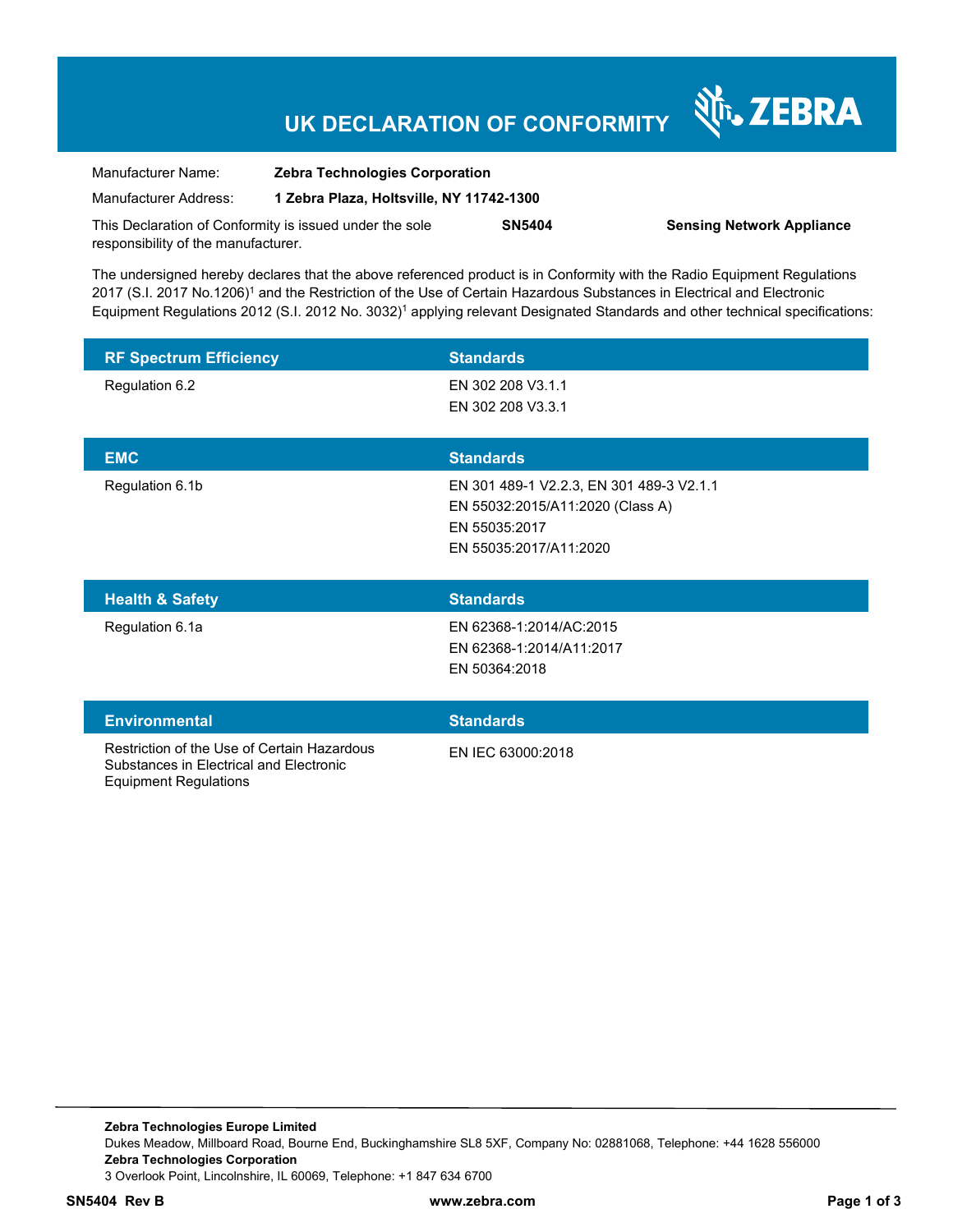## **UK DECLARATION OF CONFORMITY**



With regard to the Radio Equipment Regulations 2017 (S.I. 2017 No.1206)<sup>1</sup>, the conformity assessment procedure referred to in regulation 41(4)(a) and detailed in Schedule 2 has been followed.

 $^{\rm 1}$  As amended by applicable EU withdrawal legislation implemented at the time of issuing this declaration

#### **Signed on behalf of Zebra Technologies Corporation**

*(Signature of authorized person)* Marco Belli Rev: B Sr. Manager, Regulatory **Date: 4 March 2022** Place: Bourne End, UK